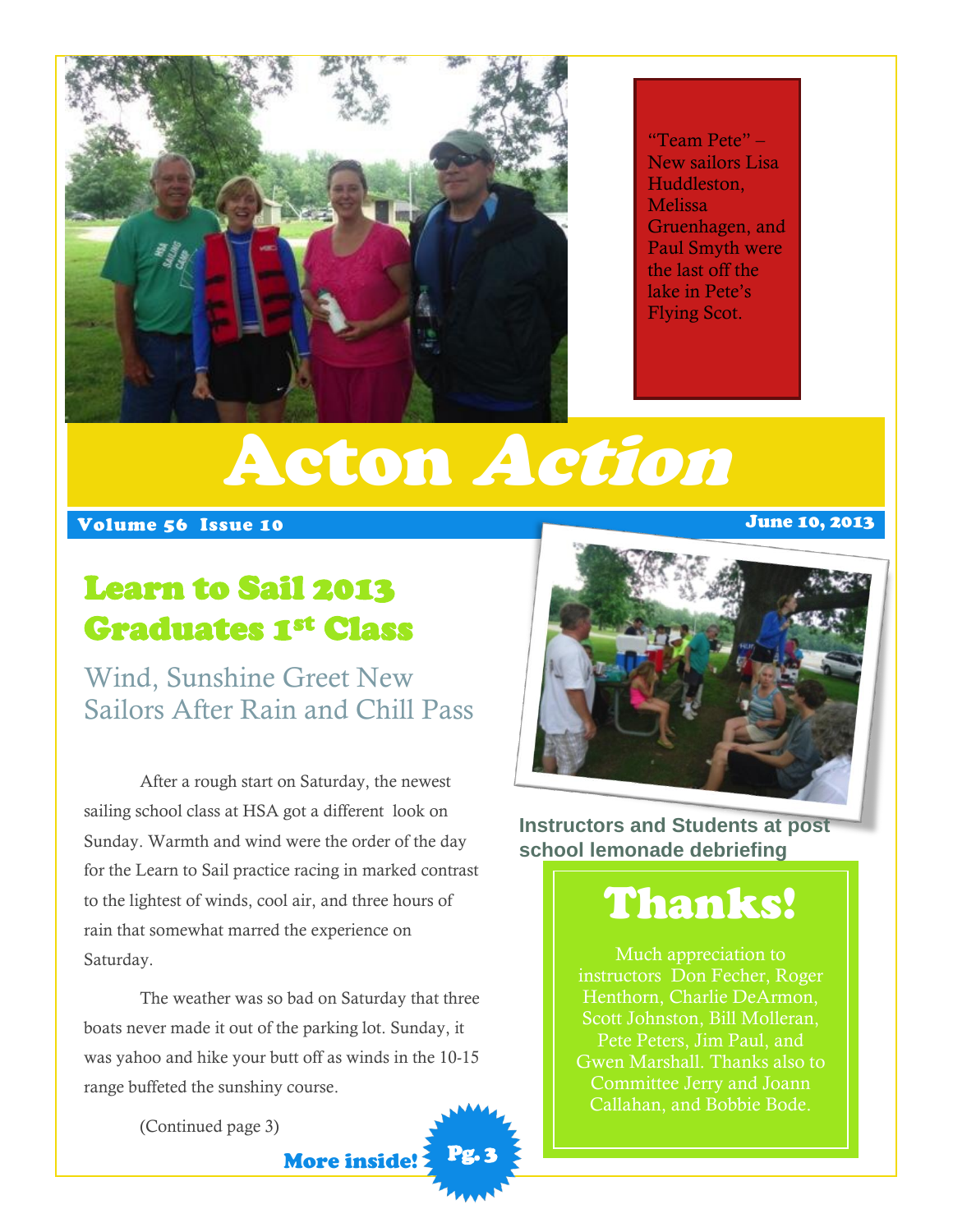#### Let the Noodle Racing Begin! (Al Dente!)

The second annual Interfleet Fun Day once again will feature the Noodle Relays. Didn't come out last year? You missed it! Here's your chance to atone.

Just join a team by letting race organizers know your intent to participate. You will be put on a team with two other sailors. On Noodle Sunday, you will meet with your team before racing and plan your assault on the special championship team trophy. (And, once you win, fight over who gets to keep it.)

Here's how it works. Team member one, usually a Sunfish, begins the race at the starting line and sails to the first barrel. Once there, he or she hands off their swim noodle to team member 2, usually a Y-Flyer or other boat. That person (with crew) sails to barrel two and hands off to team member 3, usually but not necessarily, a Hobie.

The Hobie finishes at the start line after rounding barrel 3. With team member 3 at the start now, everyone has rotated to a new barrel and race two will begin shortly. There will be three races so each team member gets a chance to start from a different barrel. Write to Mike and let him know you want to be a part of this fun event.



### What's Up Next?

June 16 - Spring Series #5 Charlie Buchert , chair; Bill Molleran

June 23 Interfleet Fun Day (Noodle Races!) Jerry C. Chair

June 30 – Spring Series #6; Jim Mossman, chair; Ryan Servizzi

July 4 and 7 - July  $4<sup>th</sup>$  Series Racing and Potluck Dinner



### Dock Work Underway

Only three of the eight slips are open at present. There was quite a crowd at the ramps today. However the repaired docks look fabulous. The work will continue this week as the ramps themselves undergo a makeover. Then the workers will move on to the last three slips.

Sunfish Island will soon sport its own social area as a picnic table is added to the combination in-ground Jacuzzi and sushi bar already in use. Hobie sailors, Y-Flyers, and other classes are cordially invited. Scott and new sailor Michael Kersey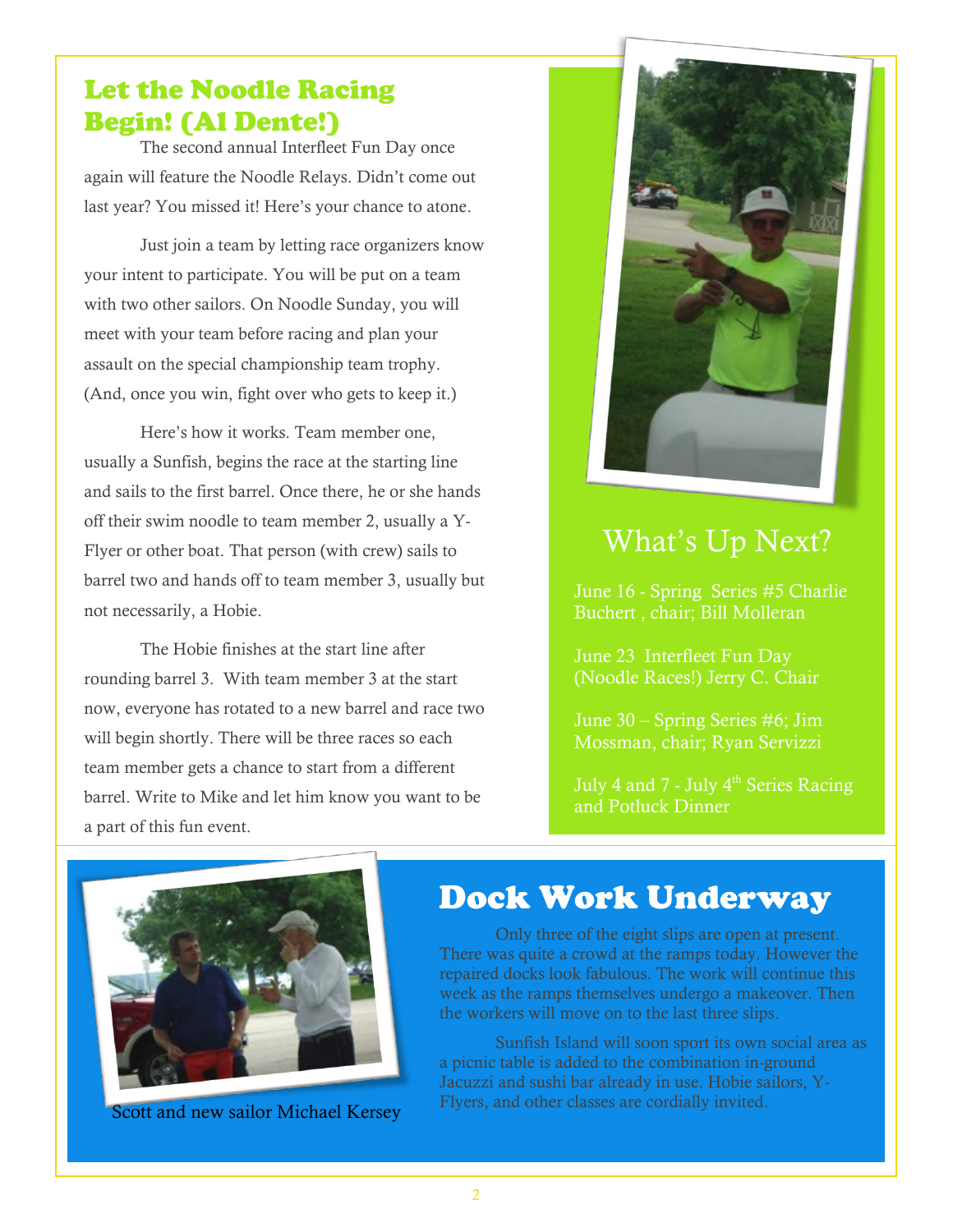

#### Sunfish School

Learn to Sail graduates often wonder what the next step is in their sailing odyssey. This season, we have an answer. Sunfish School! A new program developed this year encourages Learn to Sail people to move to solo sailing by taking our Sunfish class. appointment. Interested?

> First step is to register for the Sunfish School with Mike Stratton. The fee for the day is \$50. One on one instruction begins at 10:00am on the dot.

1.

2.

3.

Once through this singlehanded session, you are on the way to Sunfish certification. Your instructor will let you know when you are ready to go it alone.

Step 3 is to find a boat to sail. There are boats for sale. And HSA members can use the club's Sunfish whenever they like, as soon as they become certified. Ask us about the certification process.



#### (Continued from page 1)

Before the day was over, most would agree that they had quite a ride. Most participants got time on the tiller despite the gusty conditions. In the practice racing, several also got the chance to skipper while their instructors handled the crewing chores.

All in all, it was a successful school. No collisions, no capsizes, no major embarrassments at the launch ramps. Members of the school ranged in age from 16 to 60 something. Some brought their own boats and learned a few things about how to rig.

Upper left, Jeff Speed and Jacob Blankenship; upper right instructor Bill Molleran with student sailor Cindy Hile; below, Caity and Teresa Johnson, newly minted sailors